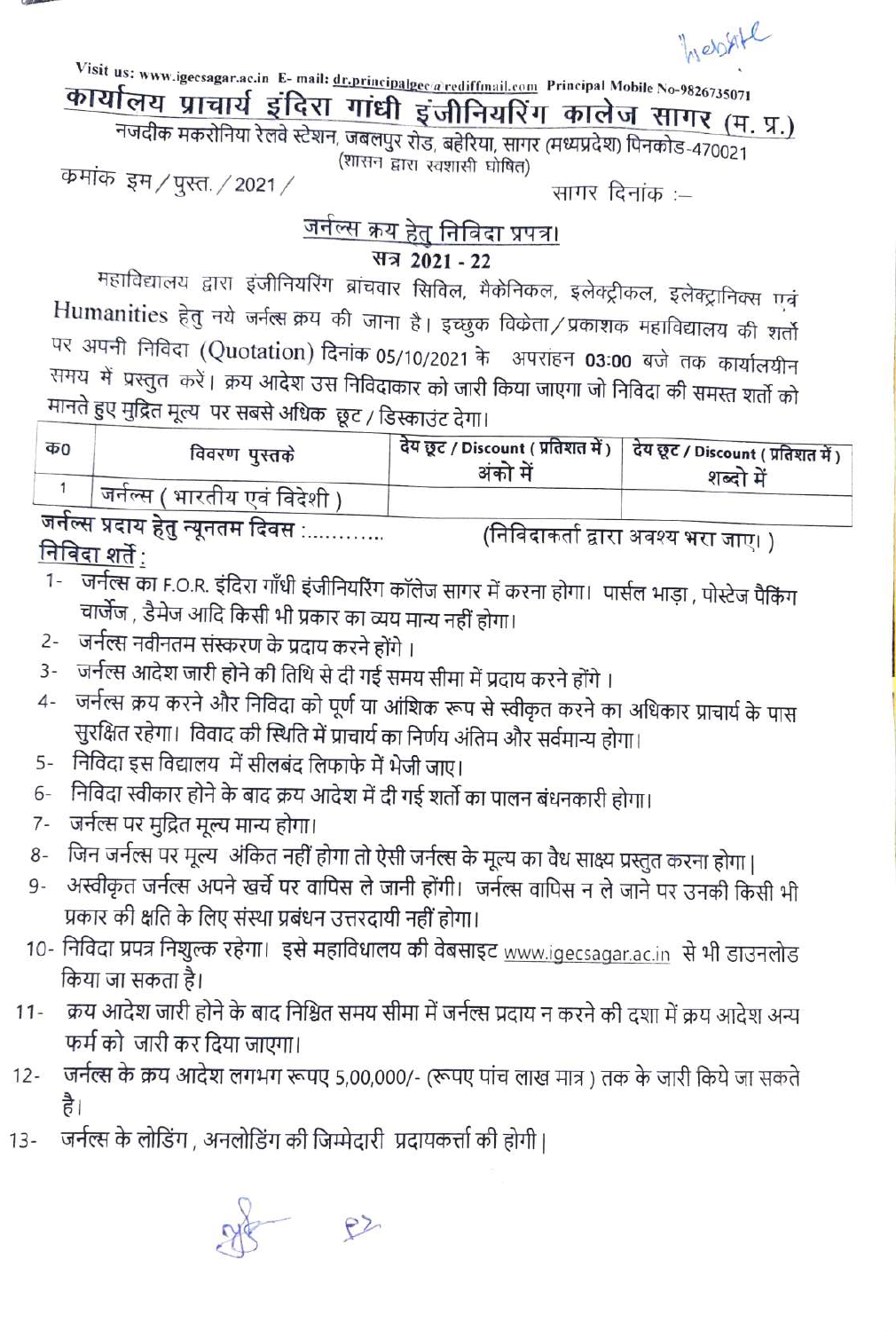- किसी भी तरह का अग्रिम भुगतान नहीं किया जाएगा |  $14 -$
- देयक विभागवार तीन प्रतियो में देना होगा और वैध GST / TIN नंबर होना चाहिए |  $15 -$
- अगर नियत अवधि में जर्नत्स प्रदाय नहीं की गई तो क्रय आदेश बिना किसी सूचना के रद्द मान लिया  $16 -$
- निश्चित अवधि के बाद जर्नल्स मिलने पर स्वीकार या अस्वीकार करने का अधिकार प्राचार्य के पास  $17 -$ सुरक्षित रहेगा।
- जर्नल्स के मूल्य में किसी भी तरह की छेड़छाड़ (स्टिकर इत्यादि लगाना ) की अवस्था में क्रय आदेश  $18 -$ निरस्त कर दिया जाएगा |
- जर्नल्स मिलने एवं उनके सत्यापन के उपरांत ही भुगतान किया जायेगा |  $19 -$
- सत्यापन के समय विक्रेता के प्रतिनिधि की उपस्तिथि अनिवार्य है |  $20 -$
- सूची से भिन्न प्राप्त होने वाली जर्नल्स को स्वीकार नहीं किया जाएगा |  $21 -$
- नकली (Duplicate) एडिशन की जर्नल्स को स्वीकार नहीं किया जाएगा |  $22 -$
- जर्नल्स सूची के क्रमानुसार एवं रेखांकित वरीयता के अनुसार प्रदाय करे |  $23 -$
- देयक में जर्नल्स की क्रमसंख्या आदेश की क्रमसंख्या के अनुसार होनी चाहिए |  $24 -$
- निविदा से सम्बंधित सूचना (तिथिओ में परिवर्तन इत्यादि) महविद्यालय की वेबसाइट पर प्रदर्शित की  $25 -$ जायेगी। इसलिए इच्छुक निविदाकर्ता जानकारी के लिए वेबसाइट का अवलोकन करते रहे।
- ज्यूडिसियल मामलों की स्तिथि में जुरिडिक्शन का क्षेत्र सागर होगा |  $26 -$
- नियत तिथि एवं समय पर निविदाए क्रय समिति व उपस्थित निविदाकार अथवा उनके प्रतिनिधिओ के  $27 -$ समक्ष खोली जाएंगी। इस हेतु कोई पृथक आमंत्रण या सूचना नहीं दी जायेगी।
- जर्नल्स की दरे निविदा खुलने की तिथि से 01 वर्ष के लिए मान्य होंगी।  $28 -$
- अगर निविदाकार को क्रय आदेश जारी होने से पूर्व राज्य शासन का जर्नल्स क्रय हेतु कोई नियम /  $29 -$ आदेश / अध्यादेश / अधिनियम प्रभाव में आ जाता है जो इस निविदा की शर्तो को प्रतिकूल रूप से प्रभावित करता है तो यह निविदा निरस्त की जा सकती है।
- संस्था हित में निविदा की शर्तो में किसी भी समय युक्ति-युक्त) संसोधन का अधिकार अधोहस्ताक्षरकर्ता  $30 -$ के पास सुरक्षित रहेगा।
- निविदाकार डिस्काउंट को सारणी में शब्दो एवं अंको में अवशय लिखे और इसमें कोई सुधार न किया  $31 -$ गया हो।
- क्रय की जाने वाली जर्नल्स की संख्या और कुल क्रय की राशि घटाई या बढ़ाई जा सकती है।  $32 -$
- निविदाकार के निविदा भरने से ही ये मान लिया जाएगा कि उससे निविदा कि समस्त शर्ते स्वीकार है।  $33 -$ निविदाकार ऐसी कोई शर्त नहीं डालेगा जो निविदा शर्तो के विपरीत हो , ऐसी शर्त अमान्य है।
- निविदाकार को यह बताना आवशयक है कि निम्न सूचि में वर्णित विभिन्न प्रकार की जर्नल्स को कितने  $34 -$ दिन में प्रदाय कर देंगे। अगर 2 निविदाकार का डिस्काउंट बराबर है तो क्रय आदेश उस निविदाकार को दिया जाएगा जो शीघ्रता से जर्नल्स प्रदाय कर सके।
- जर्नल्स के भौतिक सत्यापन एवं स्टॉक रजिस्टर में एंट्री के बाद ही बिल का भुगतान किया जा सकेगा।  $35 -$
- निविदा के हर पेज व प्रपत्र पर फर्म की मोहर एवं अधिकृत हस्ताक्षरकर्ता के हस्ताक्षर होने चाहिए।  $36 -$

R AS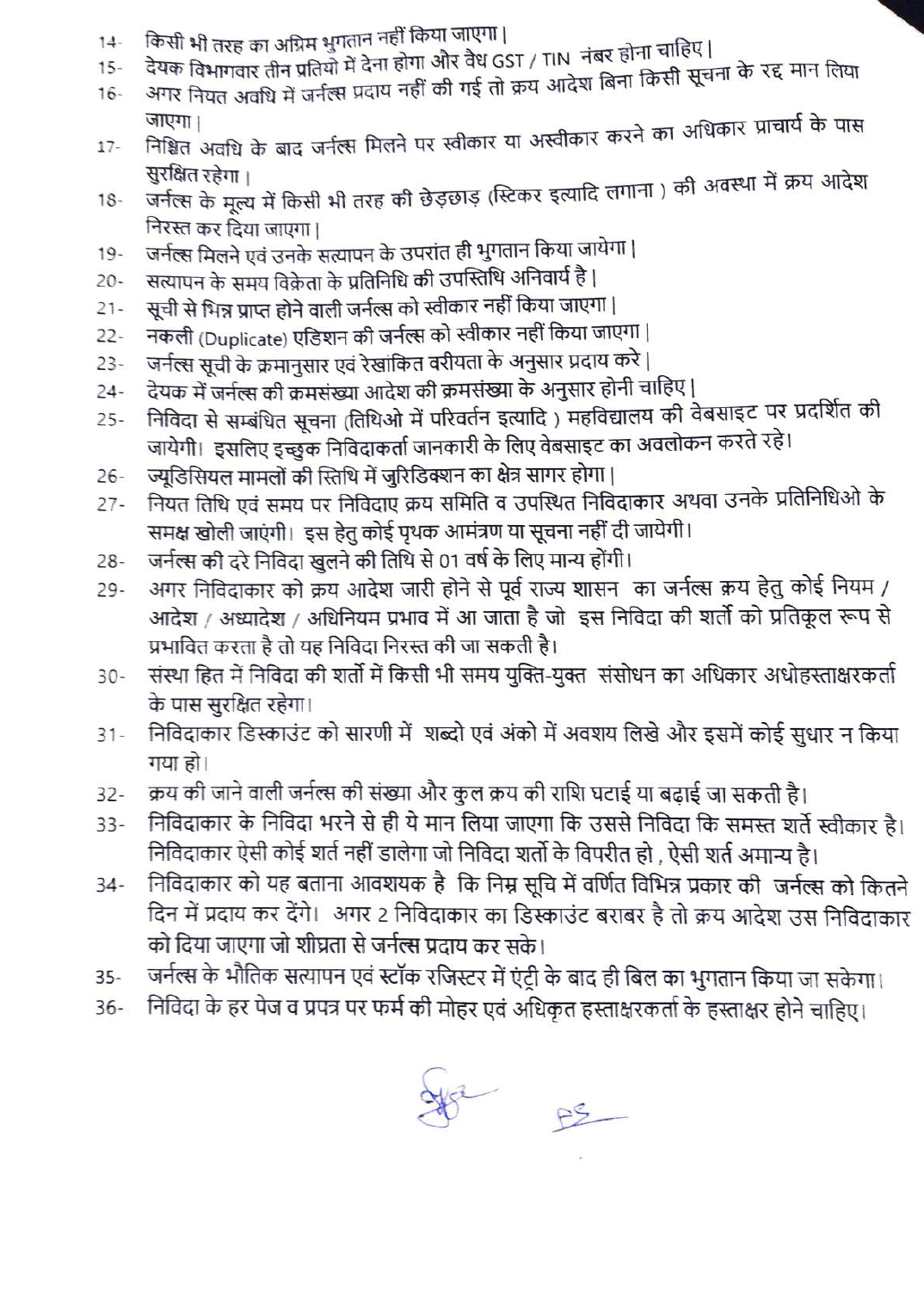फर्म द्वारा निम्नलिखित दस्तावेजों को संलग्न करना अनिवार्य है-37.

- प्रकाशक से Athorization Certificates
- फर्म का Registration Certificate, GST No., PAN Card, Purchase Orders

| निविदा जमा करने की अंतिम तिथि         | 05/10/2021 को अपरांहन 03:00 बजे तक           |
|---------------------------------------|----------------------------------------------|
| निविदा खोलने की तिथि                  | <sup>1</sup> 05/10/2021 को अपरांहन 03:30 बजे |
| <sub>।</sub> जर्नल्स की अनुमानित राशि | ' रूपये $5,\!00,\!000/-$                     |

Sel

प्राचार्य इंदिरा गांधी इंजीनियरिंग कालेज सागर (म. प्र.) |

क्रमांक / इम/ पुस्तकालय /2021/ 2230

सागर, दिनांक: 23191.7(......

प्रतिलिपि : निम्नांकित की और सूचनार्थ एवं आवशयक कार्यवाही हेतु : 1. प्रभारी वेबसाइट, इंदिरा गांधी इंजीनियरिंग कालेज सागर (म. प्र.) |

> इंदिरा गांधी इंजीनियरिंग कालेज  $\frac{1}{2}$  सागर (म. प्र.) |

जर्नल्ल भी खुली संलग है।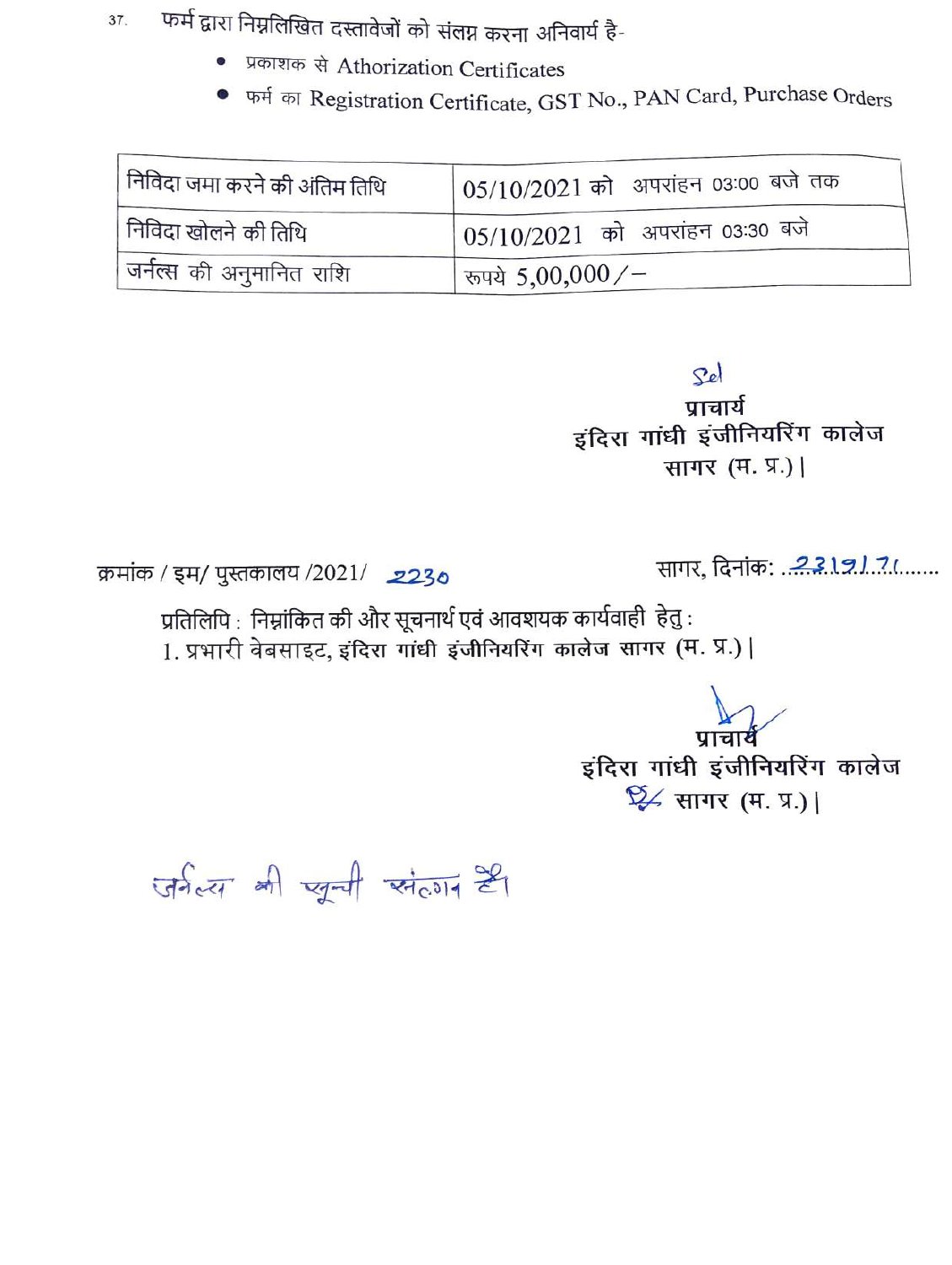# Indira Gandhi Engineering College, Sagar List of Journals

### Department- Information Technology

| <b>ISSN</b>                                                                                                                                                                                                                                                                                                                                                                                                                                                                                                                                                                                                                      |
|----------------------------------------------------------------------------------------------------------------------------------------------------------------------------------------------------------------------------------------------------------------------------------------------------------------------------------------------------------------------------------------------------------------------------------------------------------------------------------------------------------------------------------------------------------------------------------------------------------------------------------|
| 0976-626X                                                                                                                                                                                                                                                                                                                                                                                                                                                                                                                                                                                                                        |
| 2229-5887                                                                                                                                                                                                                                                                                                                                                                                                                                                                                                                                                                                                                        |
| 0975-6140                                                                                                                                                                                                                                                                                                                                                                                                                                                                                                                                                                                                                        |
| 0974-9942                                                                                                                                                                                                                                                                                                                                                                                                                                                                                                                                                                                                                        |
| 0974-8695                                                                                                                                                                                                                                                                                                                                                                                                                                                                                                                                                                                                                        |
| 0973-6794                                                                                                                                                                                                                                                                                                                                                                                                                                                                                                                                                                                                                        |
| 0973-5267                                                                                                                                                                                                                                                                                                                                                                                                                                                                                                                                                                                                                        |
| 2229-3086                                                                                                                                                                                                                                                                                                                                                                                                                                                                                                                                                                                                                        |
| Name of the Journal<br>International Journal of Computer Science and Information Engineering<br>International Journal of Data Analysis and Information Systems (IJDAIS)<br>Journal of High Performance Communication Systems and Networking<br>Fuzzy Sets, Rough Sets and Multivalued Operations and Applications<br>International Journal of Computational Intelligence and Bioinformatics<br>International Journal of Computational Intelligence Research and Applications<br>International Journal of Computational Intelligence Theory and Practice<br>International Journal of Computer Engineering and Software Technology |

#### Department- Mechanical Engineering

|                | $\sim$<br>Name of the Journal                                         | <b>ISSN</b> |
|----------------|-----------------------------------------------------------------------|-------------|
| S. No          |                                                                       | 2229-5860   |
|                | International Journal of Advanced Manufacturing Systems               | 0976-6820   |
| $\overline{c}$ | International Journal of Advanced in Thermal Sciences and Engineering |             |
| 3              | International Journal of Advances in Mechanical Engineering           | 4421-1337   |
| $\overline{4}$ | International Journal of Manufacturing Excellence (IJME)              | 0975-8127   |
| 5              | International Journal of Manufacturing Science and Technology         | 0973-5496   |
| 6              | International Journal of Mechanical Engineering                       | 0974-5823   |
|                | International Journal of Process Systems Engineering                  | 0974-4010   |
|                |                                                                       | 2229-3132   |
| 8              | International Journal of Product Design                               | 4421-1402   |
| 9              | Journal of Metallurgical Engineering                                  | 0974-8415   |
| 10             | Journal of Modern Manufacturing Technology                            |             |
|                |                                                                       |             |

#### Department- Electronics and Communication Engineering

| S. No          | Department- Electronics and Comman<br>Name of the Journal | <b>ISSN</b> |
|----------------|-----------------------------------------------------------|-------------|
|                | ELECTRICAL ENGINEERING                                    | 0948-7921   |
|                | ELECTRIC POWER SYSTEMS RESEARCH                           | 0378-7796   |
| 2              |                                                           | 2169-3536   |
| 3              | <b>IEEE ACCESS</b>                                        | 1943-0663   |
| $\overline{4}$ | IEEE EMBEDDED SYSTEMS LETTERS                             | 2168-6734   |
| 5              | IEEE JOURNAL OF THE ELECTRON DEVICES SOCIETY              | 0278-0046   |
| 6              | IEEE TRANSACTIONS ON INDUSTRIAL ELECTRONICS               | 1551-3203   |
| 7              | IEEE TRANSACTIONS ON INDUSTRIAL INFORMATICS               |             |
| 8              | IEEE TRANSACTIONS ON INDUSTRY APPLICATIONS                | 0093-9994   |
| 9              | IEICE TRANSACTIONS ON ELECTRONICS                         | 1745-1353   |
| 10             | IEEE TRANSACTIONS ON VERY LARGE SCALE INTEGRATION (VLSI)  | 1063-8210   |
|                | IEICE TRANSACTIONS ON ELECTRONICS                         | 1745-1353   |
| $\mathbf{1}$   | <b>IETE TECHNICAL REVIEW</b>                              | 0256-4602   |
| 12             |                                                           | 0090-6778   |
| 13             | JEEE TRANSACTIONS ON COMMUNICATIONS                       | 1053-587X   |
| 14             | IEEE TRANSACTIONS ON SIGNAL PROCESSING                    | 1057-7149   |
| 15             | IEEE TRANSACTIONS ON IMAGE PROCESSING                     | 1558-7916   |
| 16             | IEICE TRANSACTIONS ON AUDIO, SPEECH & LANGUAGE PROCESSING |             |

**第一步**